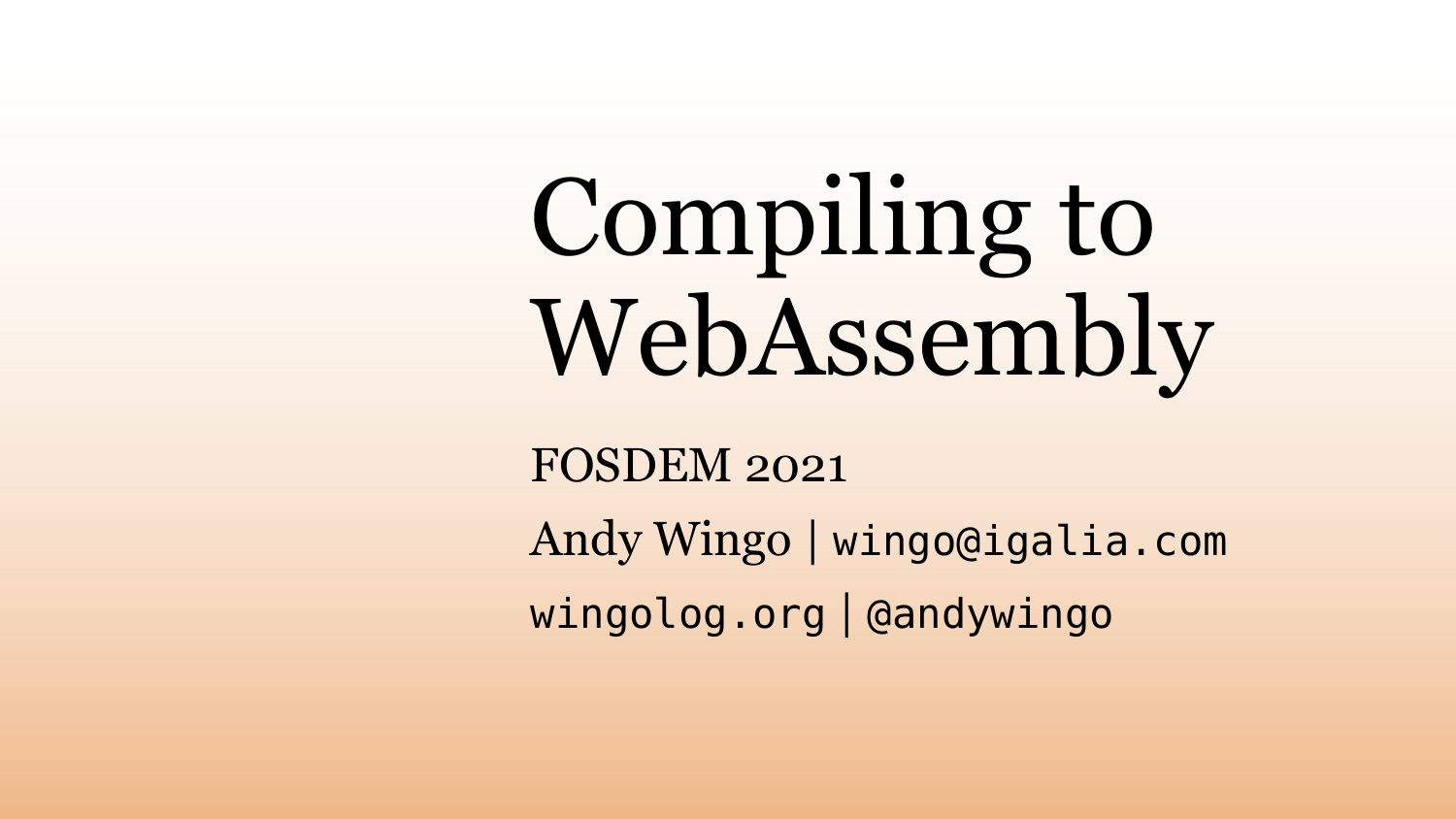## agenda A hands-on intro

- 
- A tiny Scheme compiler
- Missing pieces
- Pandora's box of unanswerables
- supporting materials:
- https://github.com/wingo/ compiling-to-webassembly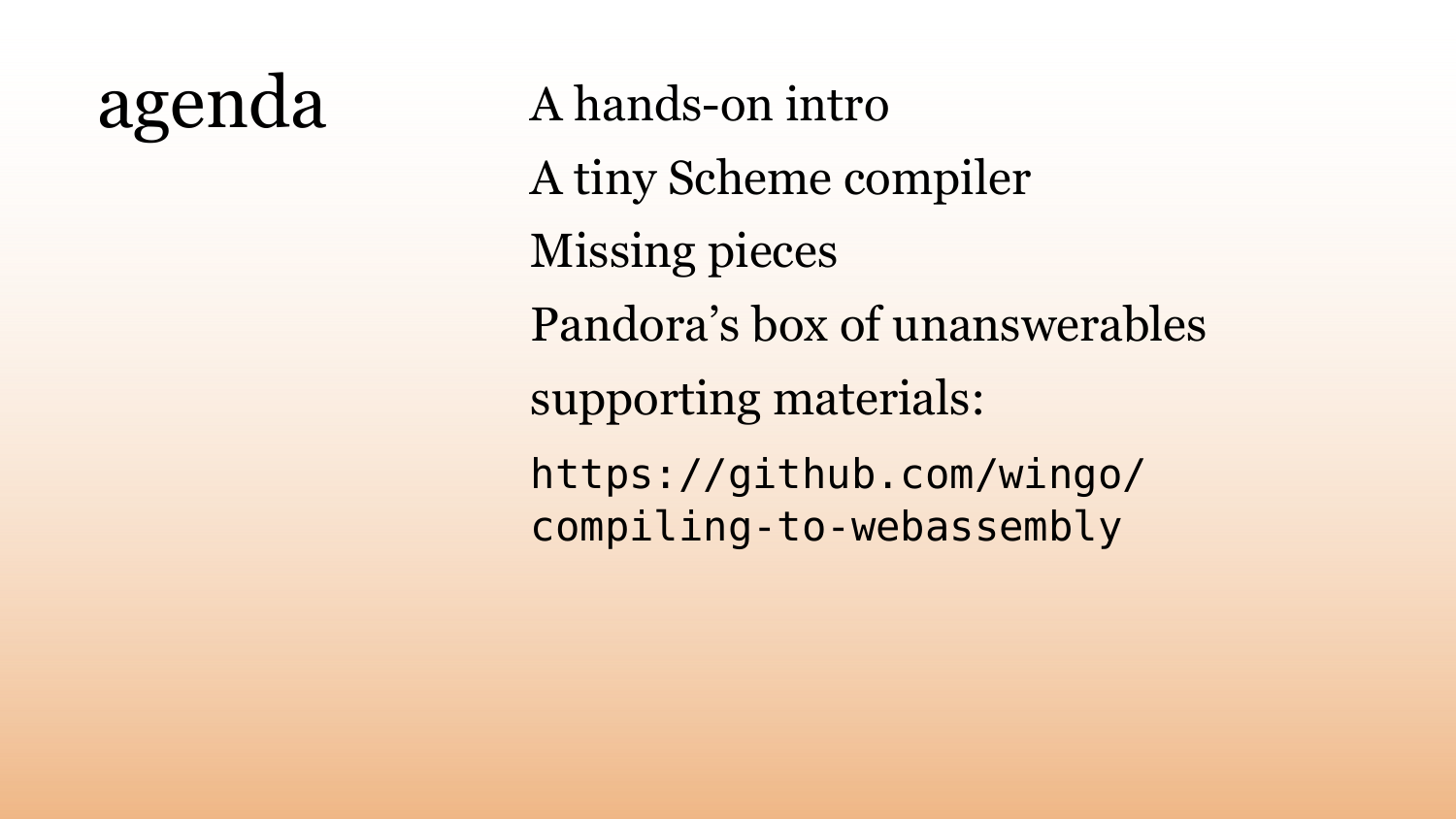## diving right in

- Sample program: recursive fac (define (fac n) (if (zero? n)
	- (\* n (fac (- n 1)))))

1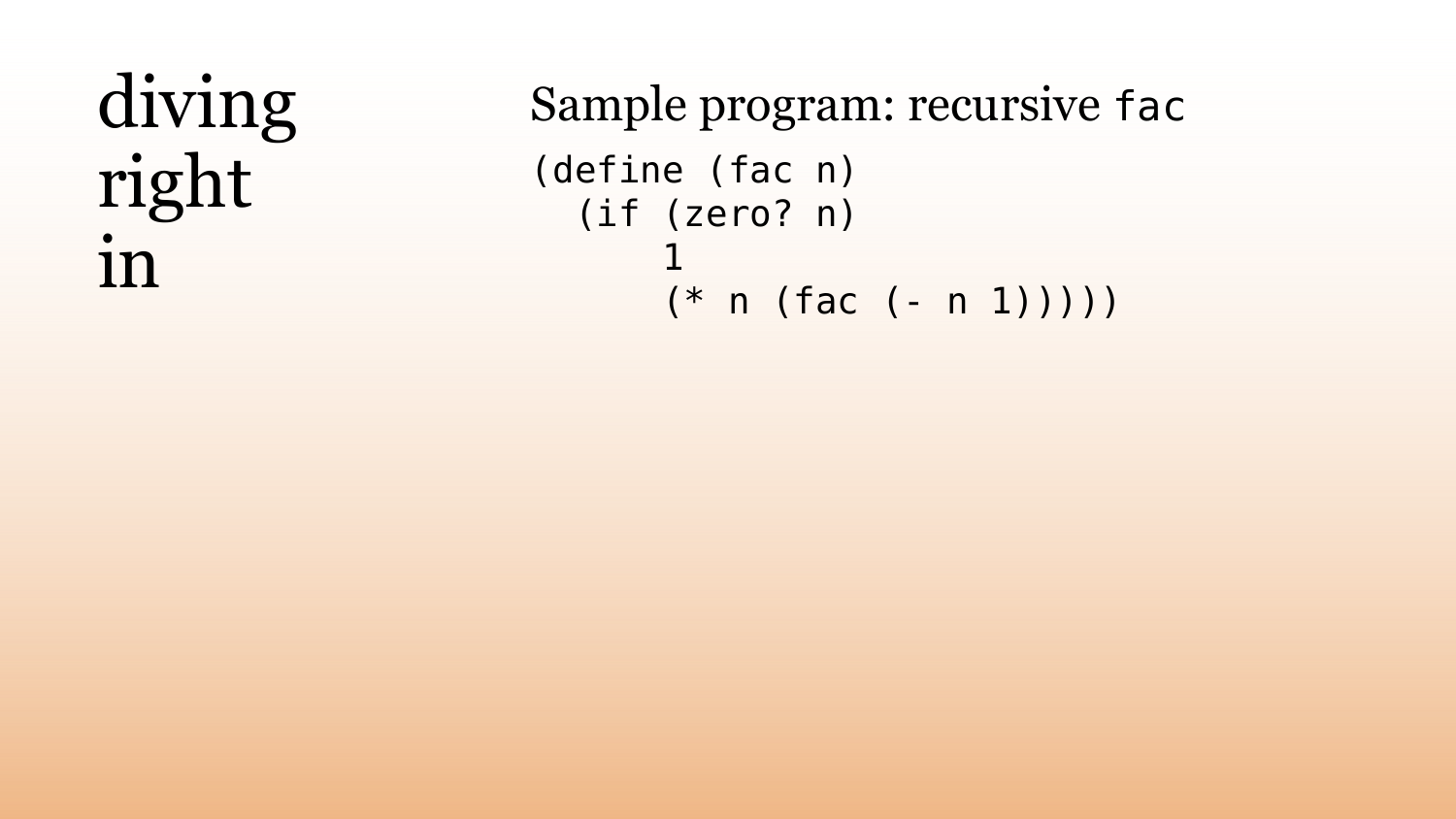### desired wasm

https://webassembly.github.io/

spec/core (module

type, func, table, memory, global, import, export, start, elem, data

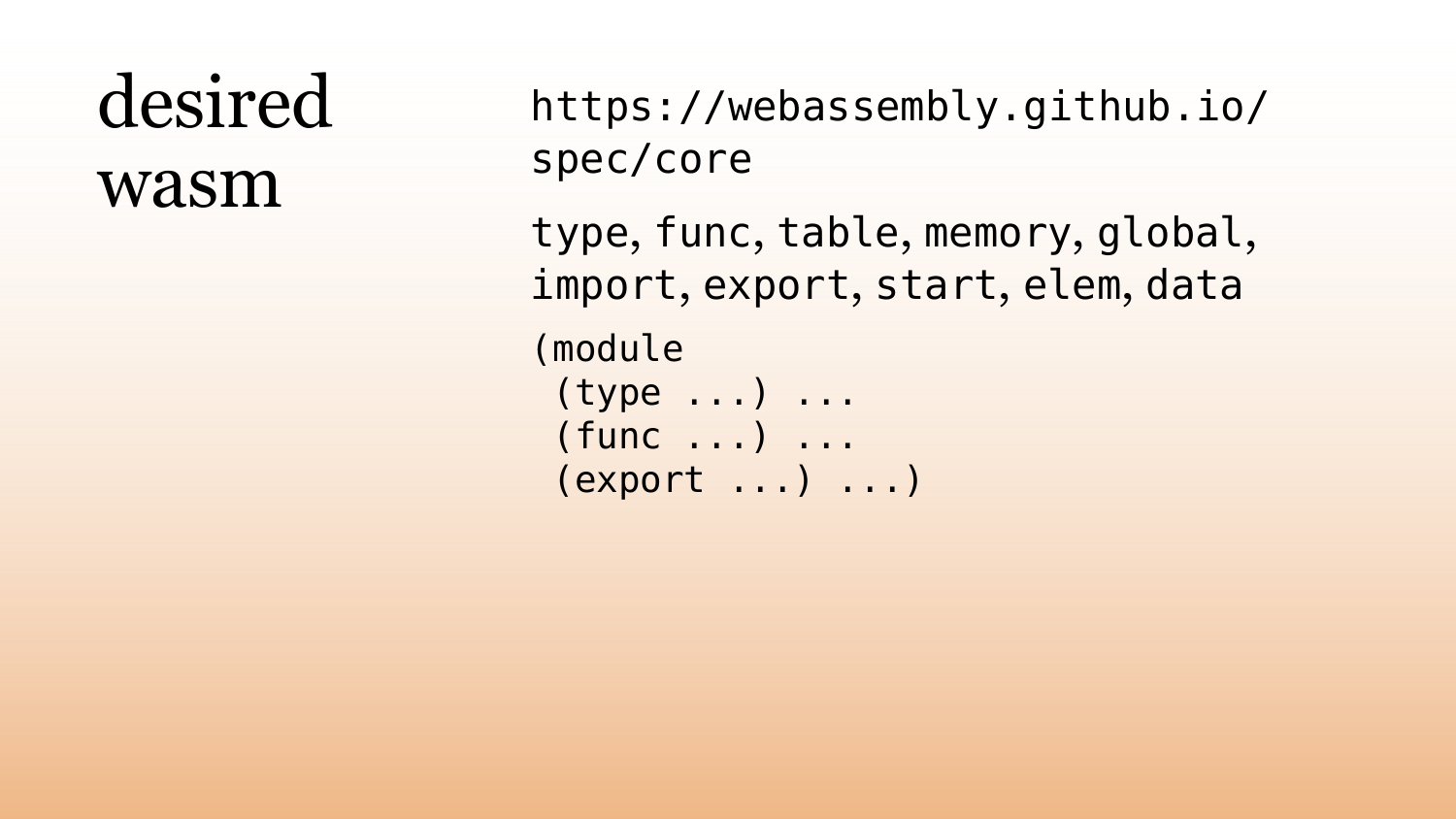#### testing wasm

Assemble using wat2wasm: https:// github.com/WebAssembly/wabt Test in browser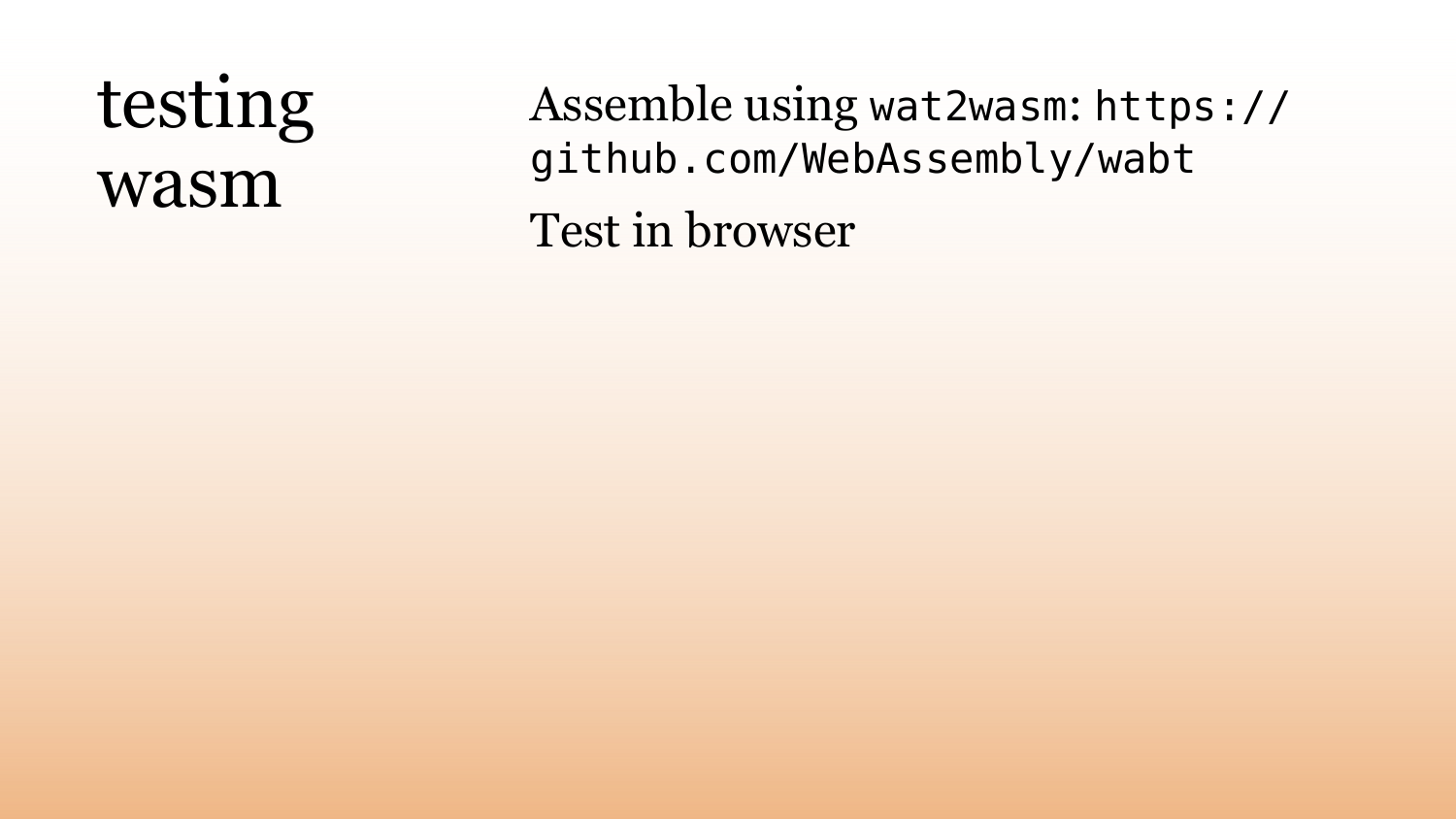# simple compiler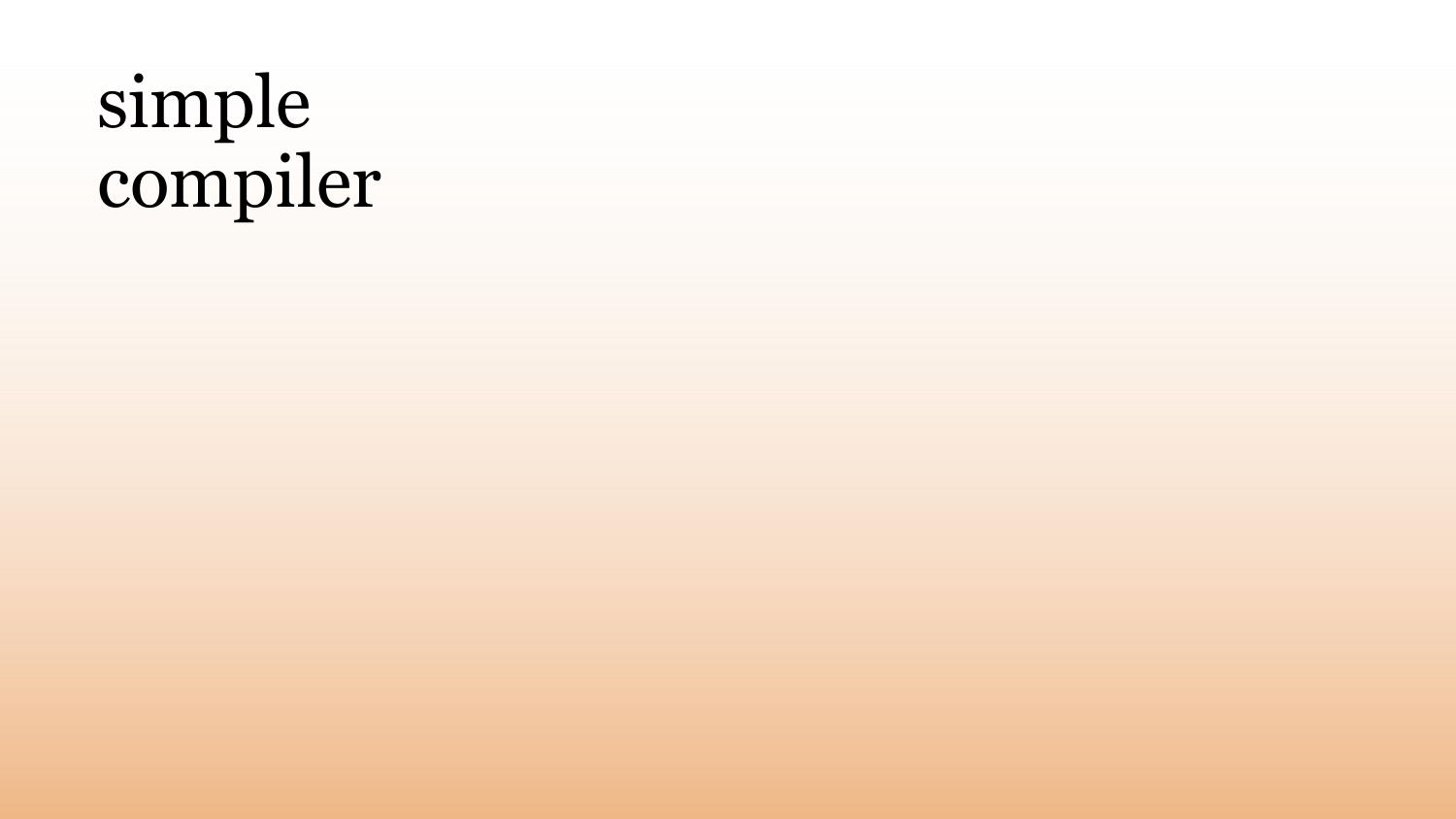# filling in the gaps

Closures: https://github.com/ WebAssembly/function-references; or closure conversion

- Tail calls: https://github.com/ WebAssembly/tail-calls, but lagging implementations; sadness
- Varargs: Shadow arg stack??
- Threads: https://github.com/ WebAssembly/threads; web workers
- Dynamic linking: Sadness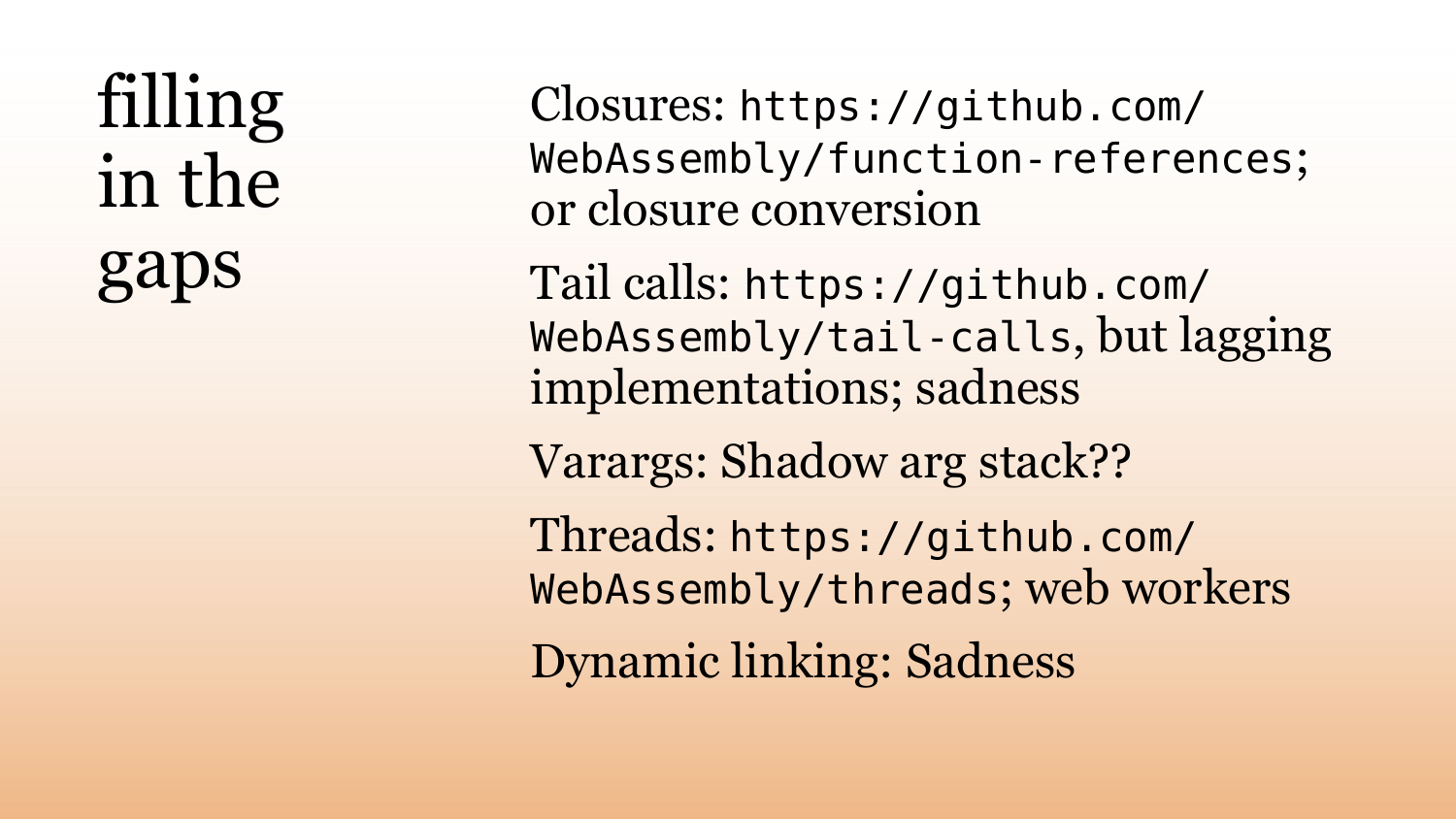filling in the gaps

- Exceptions / non-local control flow: https://github.com/WebAssembly/ exception-handling
- Coroutines: Possible extension of exception-handling; or CPS
- GC: It's complicated

conversion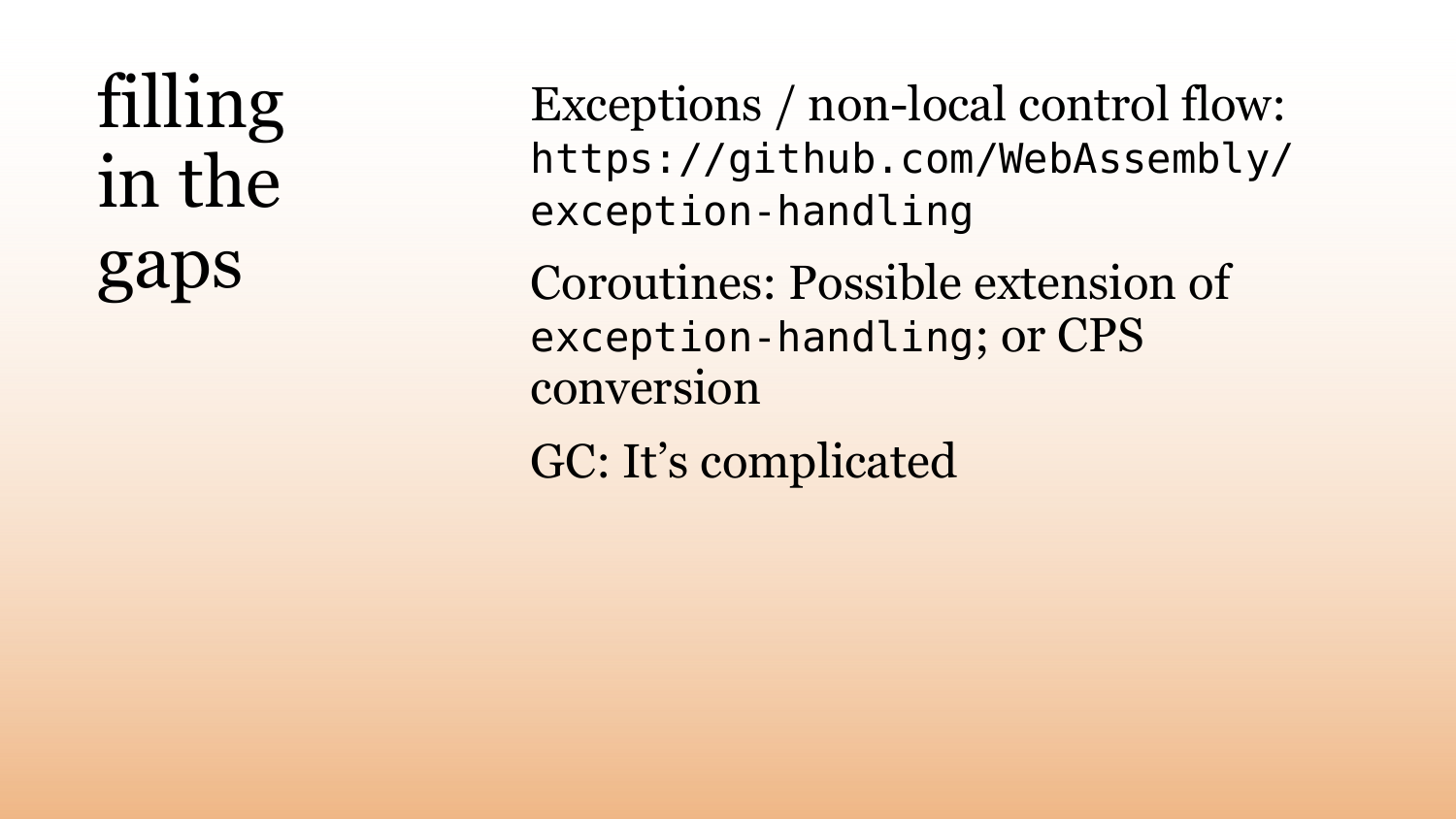#### gc, take one

One approach: i32 as value type, tagging, linear memory GC

- ❧ Bad js interop
- ❧ No access to stack roots
- Web browsers already have excellent GC
- 
- ❧❧ Uncollectable cycles with JS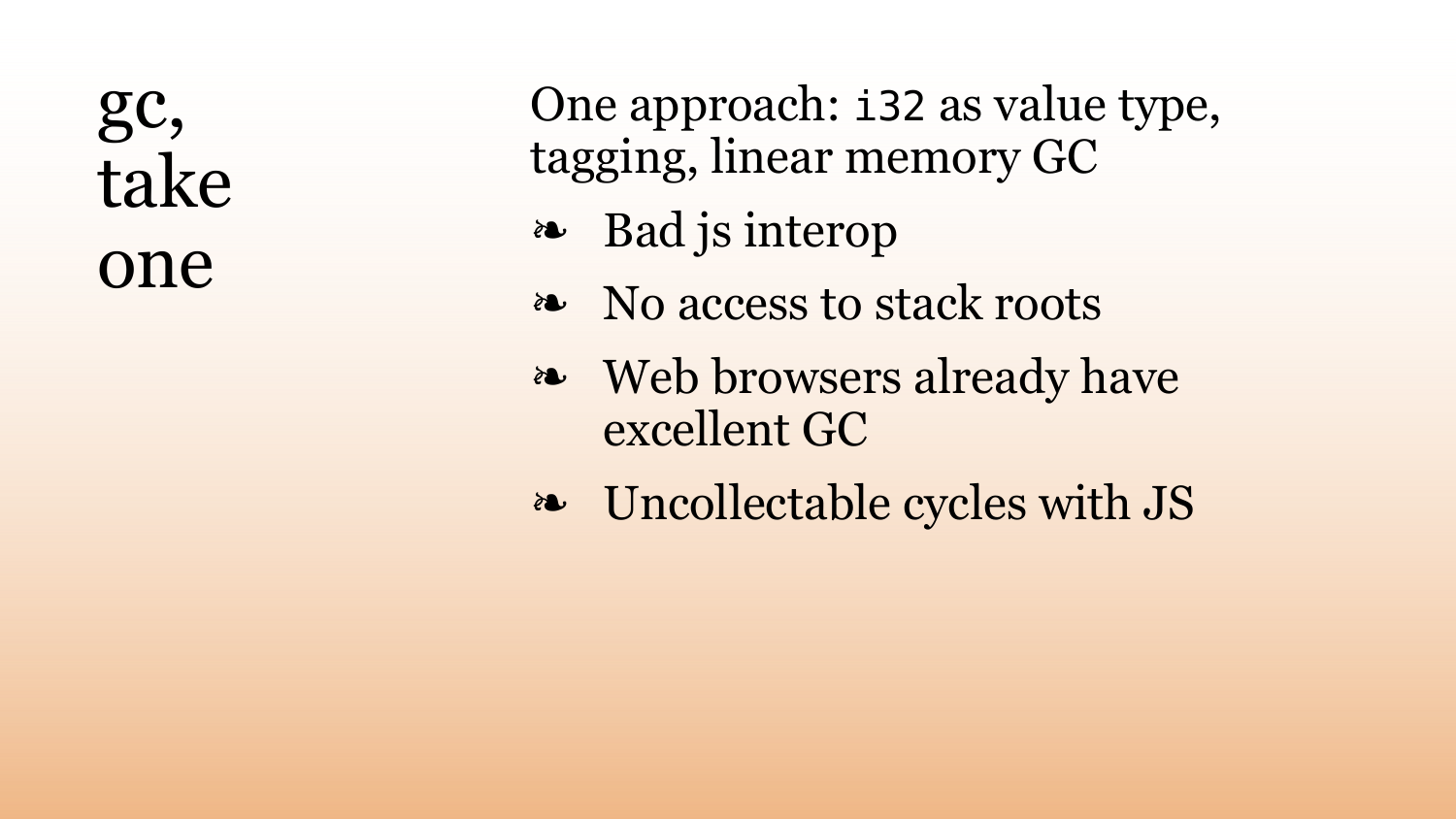gc, take two

- https://github.com/WebAssembly/ reference-types Reference types: everything is an externref
- Have to call run-time (JS) to ❧❧ Not so bad??? allocate, access data
- 
- Take three: GC-managed records and arrays in WebAssembly? https:// github.com/WebAssembly/gc Related to decision on closures (typed function references)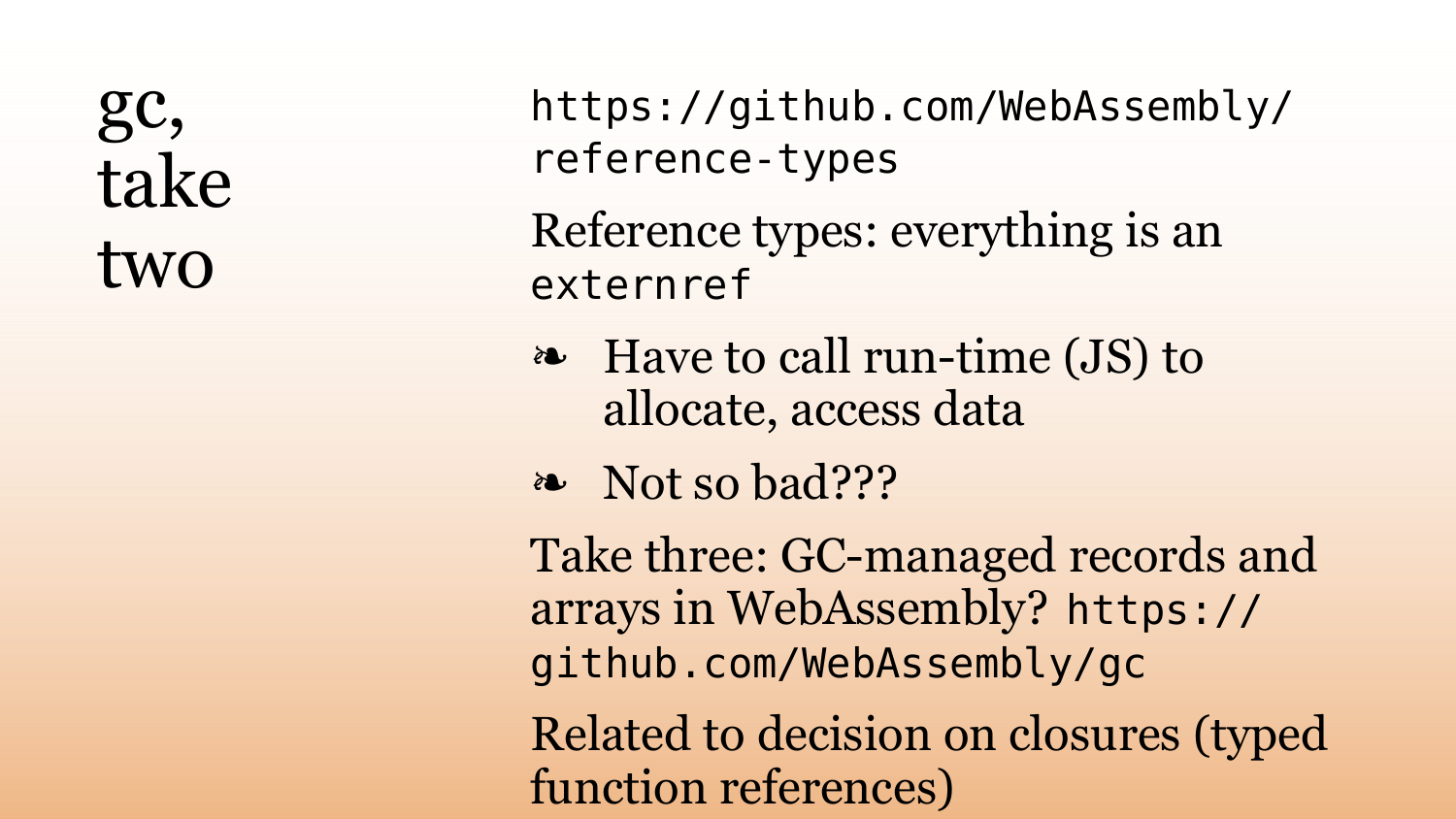# host integration

- Call JS; be called by JS; how do data types cross the boundaries?
- What do you do for strings? Linear memory, or JS strings?
- DOM access expose WebGL to your

language?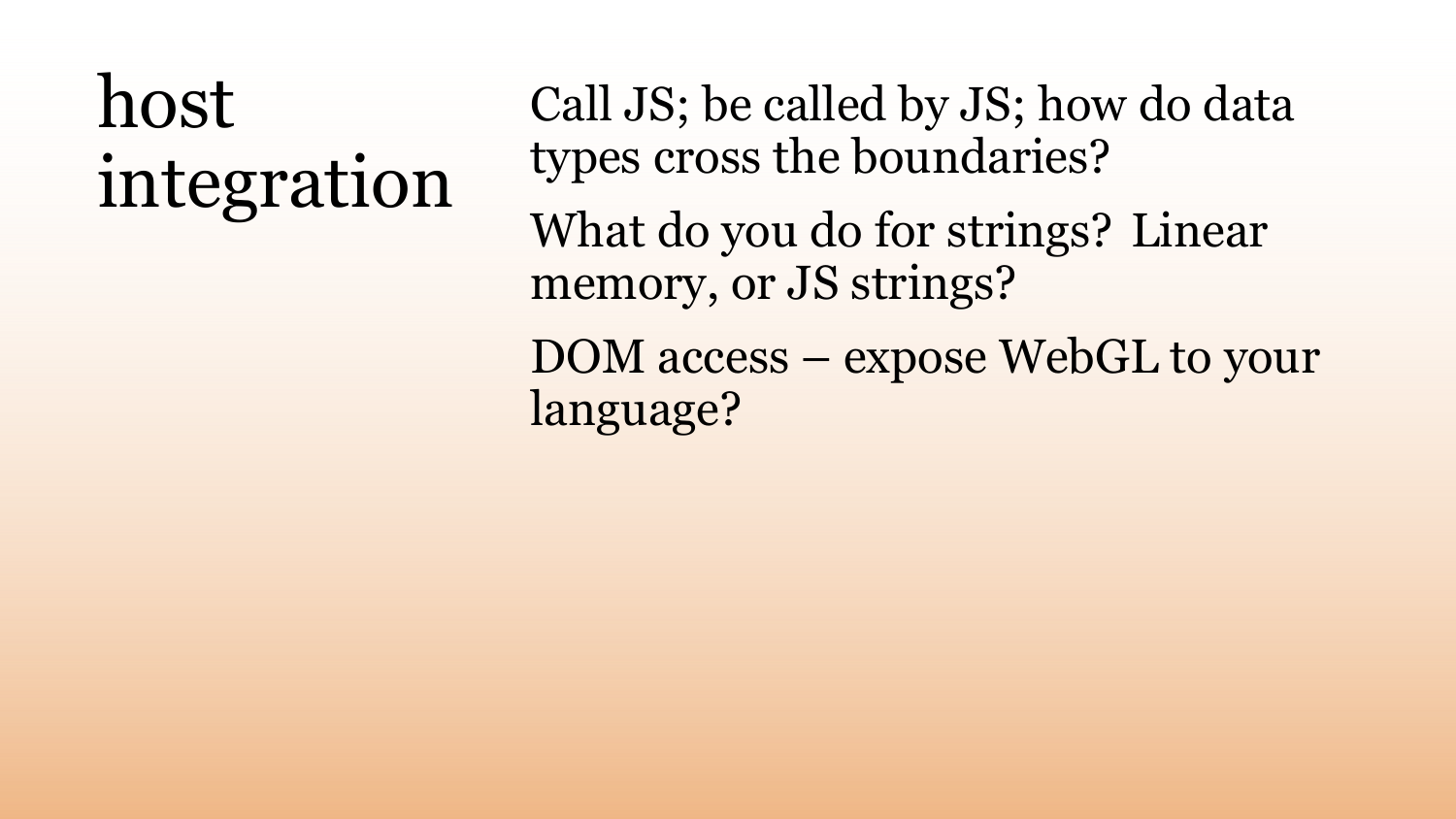# further questions

- Compile your source programs, or ship an interpreter?
- How much JS to use? (Should I just
- Use LLVM? Binaryen? Emscripten?
- Fork or extend host language?

target JS?)